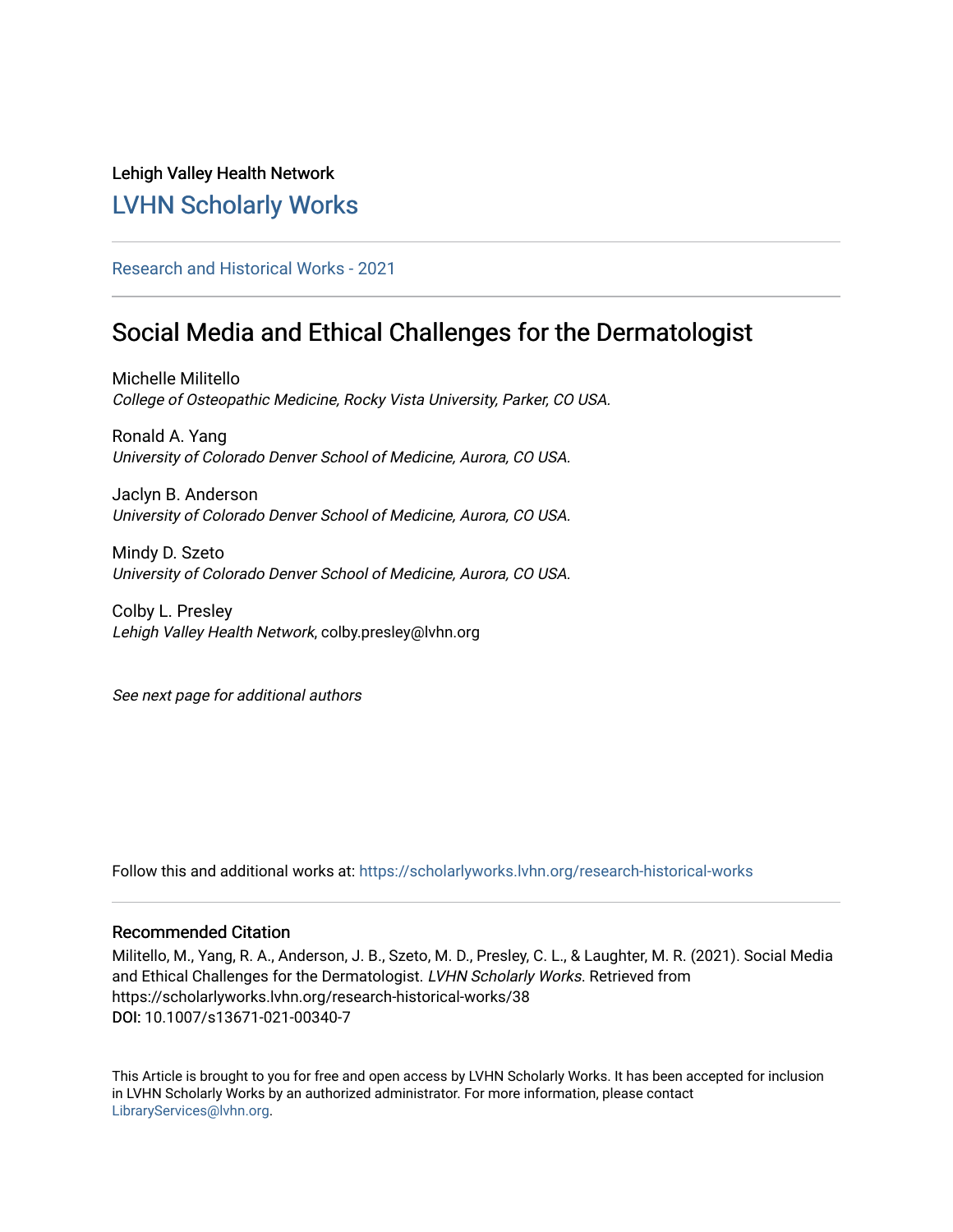### Authors

Michelle Militello, Ronald A. Yang, Jaclyn B. Anderson, Mindy D. Szeto, Colby L. Presley, and Melissa R. Laughter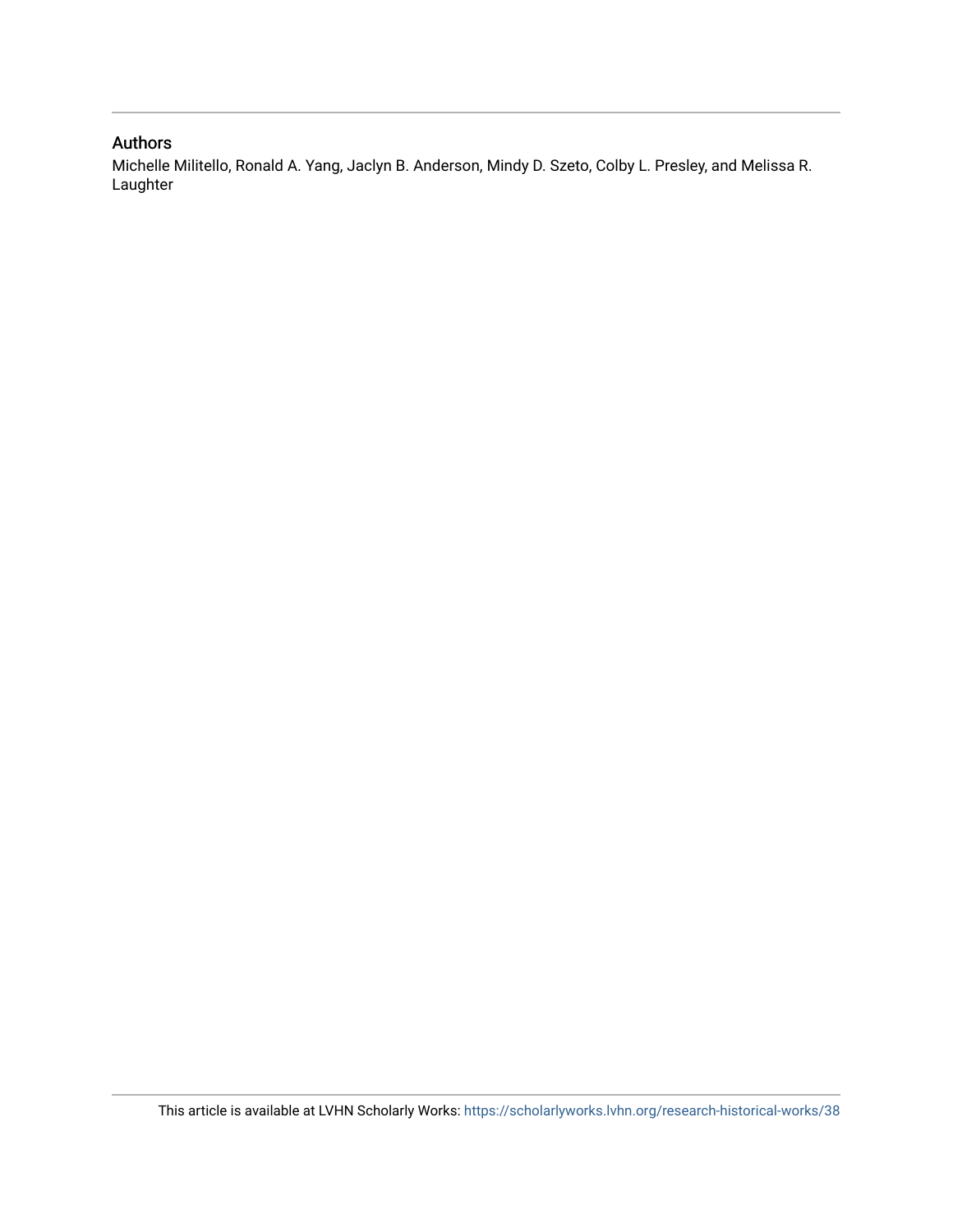## Social Media and Ethical Challenges for the Dermatologist

Michelle Militello, Ronald A. Yang, [...], and Melissa R. Laughter

### Abstract

### Purpose of Review

The purpose of review is to provide guidance on the use of social media within the context of dermatology and discuss its ethical, professional, and legal implications in education, mentorship, networking, business, and clinical settings.

### Recent Findings

Despite its fundamental value as a means of communication and knowledge sharing, social media carries legal, ethical, and professional challenges. Healthcare providers have run into issues such as misinformation, conflicts of interest, and overstepping patient-physician boundaries when using social media. An interesting finding is that dermatologists commonly engage with an online audience through social media marketing or being an influencer to improve business and extend their reach to clients; however, this warrants formal training and the need to monitor their own online presence to prevent legal consequences.

### **Summary**

Social media has become integral in everyday life; billions of people now receive information and stay connected with each other through social platforms. Within medicine, social media has enhanced various aspects of healthcare, such as professional networking, patient care, and patient education. In dermatology, social media allows dermatologists to promote their businesses and services through patient testimonials, posting advice on blogs, and networking with a large audience of potential patients. However, having a social media presence must be exercised with care, purpose, and transparency to maximize benefits and minimize harmful consequences. This is especially important when inappropriate social media posts by physicians can be scrutinized for breaching patient confidentiality, violating privacy, financial conflicts of interest, and possibly disseminating incorrect information.

**Keywords:** Social media, Dermatology, Medical ethics, Information, Legal implications

### Introduction

The ethical code of medicine, also known as the Hippocratic oath, is the very essence of ethics in medicine. It advocates the ethical principles of beneficence, non-maleficence, respect for life, professional integrity, and patient confidentiality [[1](#page-7-0)•]. Traditionally, this ethical code has applied to face-to-face interactions between patients and physicians; however, recent technological advances and its use in medicine have posed new ethical challenges. For instance, perhaps the first introduction to ethical dilemmas between technology in medicine came with the use of photography for the medical record. In the last several decades, digital photography has become a widely accepted facet of dermatology's standard-of-care, serving as visual documentation to record and follow-up with changes in clinical lesions over time [\[2](#page-7-1)]. The introduction of telehealth, and more specifically, teledermatology, has also vastly changed the way healthcare is delivered, especially in response to the coronavirus-2019 (COVID-19) pandemic where it was important to be able to see patients, while also protecting health care providers (HCPs) from unnecessary exposure [\[3•](#page-7-2)]. While modern technology including the use of teledermatology and photography has enhanced medical records, and in some cases even reduced unnecessary biopsies and promoted early identification and treatment of melanoma, it poses risks to patients' rights to autonomy and privacy, especially given the potential level of identifying information and ease of distribution associated with high-quality electronic images [[4•](#page-7-3)•, [5](#page-7-4)]. More recently, as people have gravitated towards sharing information on social media, this has posed a new set of moral and ethical challenges.

Social media comprises a variety of online forums that allow for communication through the use of audio, text, images, and videos. There are several platforms in which people use to engage in social media such as Facebook, Instagram, YouTube, Twitter, TikTok, LinkedIn, Pinterest, Snapchat, and Reddit. The use of social media has exponentially increased over the years, with 5% of the population using at least one platform in 2005 to now over 70% of Americans using at least one form of social media [[6](#page-7-5)]. According to the Pew Research Center, in 2020, the most popular social media platform was YouTube (81%), followed by Facebook (69%), Instagram (40%), Pinterest (31%), LinkedIn (28%), Snapchat (25%), Twitter (23%), TikTok (21%), and Reddit (18%) [\[6](#page-7-5)]. Social media is quickly becoming the foremost tool for gathering and sharing information, social and professional networking, and communication regarding health topics [[7](#page-7-6)].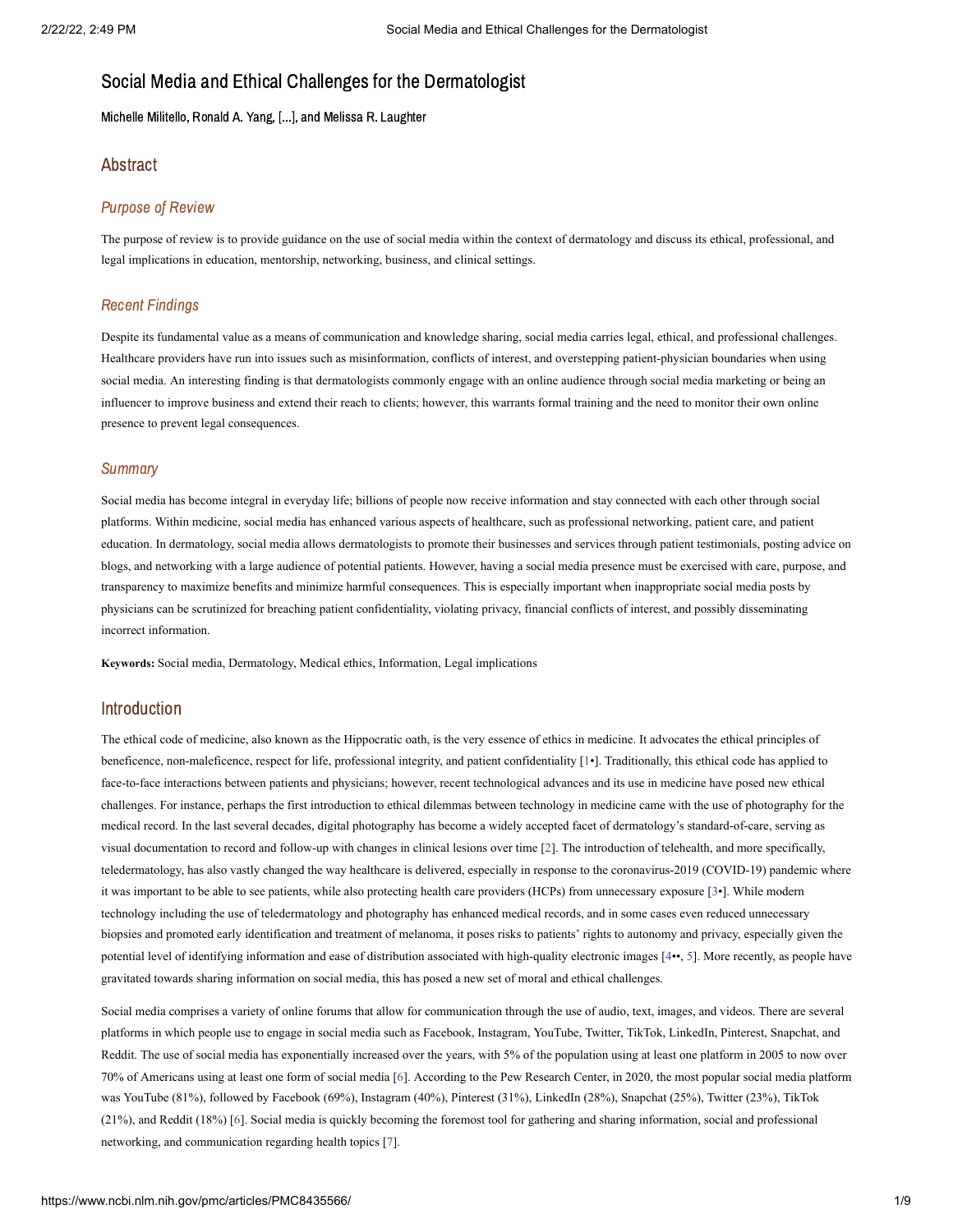Whether through advertising or networking with other colleagues, hospitals and healthcare workers are increasingly engaging with social media [\[8](#page-7-7)]. An anonymous survey of 366 healthcare workers determined that of the 97% of participants who reported owning electronic devices, 87.9% indicated that they use social media [\[9](#page-7-8)]. Additionally, healthcare workers under the age of 40 reported using more social media than their older counterparts (*p* < 0.05) [[9](#page-7-8)]. The use of social media among physicians and nurses was noted to be equivalent (88% for each group), and both groups reported encouraging their patients to research medical conditions on social media [\[9](#page-7-8)]. Although a large proportion of healthcare workers indicated social media usage, 40% were unaware of their workplaces' social media policy, and only 31% of healthcare institutions codified such policies at all. In sum, these factors could risk breaches of patient confidentiality and private medical information [\[9\]](#page-7-8). The combined role of dermatologists in treating both medical and cosmetic conditions poses unique ethical considerations in balancing the advertising potential of social networking with the duty to protect patient confidentiality [\[10](#page-7-9)].

### Social Media and Education in Dermatology

The primary goal for medical research is to improve health care, which requires quick and effective knowledge dissemination to practitioners, patients, and the public. Traditional publishing can take months to years until information is widely available, and even then, the information may not be readily available to the general public [\[11•](#page-7-10)•]. For over a decade, social media has rapidly altered how educational content is delivered and has become a powerful tool utilized by physicians to disseminate knowledge to one another, patients, and the public [[12](#page-7-11)•]. According to the Pew Research Center, 74% of internet users engage in social media, and of that, 80% of users have looked online for health-related issues [[13\]](#page-7-12).Instagram accounts such as @dermoscopy\_, @jaadjournals, and @globaldermie use Instagram exclusively for dermatology education, providing images and case reports for users to test their knowledge and learn of rare diseases. Furthermore, results from a survey assessing the acceptability and use of the @globaldermie account as a model Instagram platform for dermatologic education suggests that Instagram accounts are a viable way of educating a large quantity of people, even worldwide, with over 65 countries responding to the survey [\[14•](#page-8-0)].

While social media allows for the rapid dissemination of information to a large audience, inaccurate information on social media may be more readily available than accurate information, as many third parties may distort or misrepresent facts. From the discourse on alternative therapies, to the skepticism about medical guidelines, misinformation on social media can have deleterious effects on public health and there is increasing evidence suggesting that fabrications and misrepresentations spread more rapidly and was able to reach more people than accurate truthful information online [[15•](#page-8-1)•]. Although the dangers of misinformation impact all specialties and aspects of medicine, it is of particular interest in dermatology, where a high percentage of the general public consults the internet for information pertaining to a specific disease, treatment, or medical procedure [[16,](#page-8-2) [17\]](#page-8-3). An observational cross-sectional study by Iglesias-Puzas et al. determined that 44.7% of the dermatology content shared on social media was designated as imprecise, 20% as confusing, and only 35.3% as precise [[18•](#page-8-4)]. Furthermore, content categorized as imprecise had a higher mean number of interactions (*P* < 0.05) [[18•](#page-8-4)]. Furthermore, in a separate study by Mueller et al., of the psoriasis-related videos available on YouTube in 2017, only 20% of them were identified as containing evidence-based information, whereas 52% were designated as misleading and 11% as even dangerous [[19•](#page-8-5)•].

### Mentorship and Networking in Dermatology

Mentorship has been lauded as one of the most crucial elements in order to successfully match into a dermatology residency; however, access to such interactions may be limited for several important groups [[20,](#page-8-6) [21•](#page-8-7)•]. For example, a survey of fourth-year medical students noted that students pursuing non-primary care specialties and women felt they did not receive adequate mentorship [[22•](#page-8-8)].Traditionally, mentorship has been carried out in face-toface interactions and may be limited to a medical schools' geographic location, leaving those without a home dermatology program at a disadvantage [[21•](#page-8-7)•]. However, the eruption of physician engagement on social media has undoubtedly created unprecedented opportunities for physicians and HCPs to network with one another as well as provide and receive mentorship. As a result, there has been a substantial increase in the presence of dermatology residency programs on Instagram, jumping from only 9 programs in 2019 having active Instagram accounts to now 62 of the 136 programs [[23•](#page-8-9)]. This trend is likely due to the impact of the COVID-19 pandemic which eliminated a great deal of face-to-face interactions. However, these virtual networking opportunities appear to have had some value, as many programs are continually utilizing social media as a tool to connect with applicants [\[23•](#page-8-9)].

### Social Media and the Business of Dermatology

Social media can be an alluring marketing tool for dermatologists, but conflicts of interests (COI) can arise. The Federation of State Medical Boards and American Medical Association have published guidelines on how physicians can implement social media in an ethical way [\[6](#page-7-5), [24](#page-8-10)].These associations counsel physicians to clearly state and disclose any conflicts of interest when posting content online. Disclosure for physicians is important in order to manage biases that could come from financial or other industry relations. Additionally, being cognizant that simple actions such as a "like" can equal an endorsement for an idea, product, or service is crucial to online engagement [[6,](#page-7-5) [25•](#page-8-11)]. Ensuring disclosure can be more difficult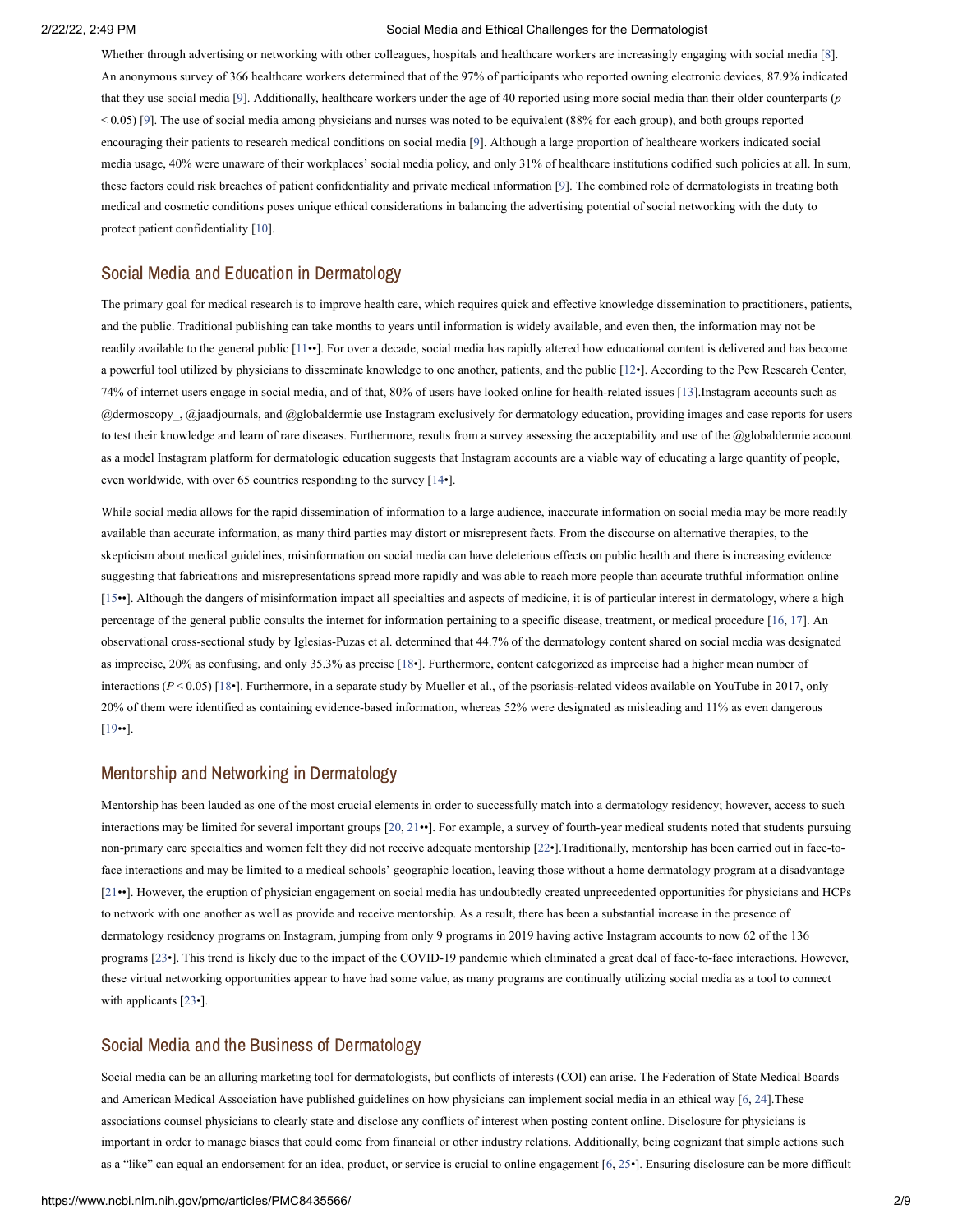than normal print methods due to the transmissibility of messages on social media. With the ability to share, retweet, and repost, original disclosures can get lost in the noise. Disclosure practices are advised to be specific for each social media platform used and the frequency of content posting. For example, a less frequent user could list COI on each post, whereas a blogger with a formal dermatology web page should have a disclosure form through a standardized format as written by the International committee of Medical Journal Editors [[26,](#page-8-12) [27\]](#page-8-13). When consulting on various platforms such as twitter, a dermatologist should briefly mention any COI and avoid topics that could lead to conflicts. Besides COIs, maintaining professionalism in terms of respecting patient autonomy and upholding non-maleficence need to be addressed when engaging in social media as a medical professional. Respecting autonomy on social media is important for patient confidentiality. A study in 2006, suggests that medical blogs contained enough patient history that would allow 16.6% of patients to self-identify as the person being discussed [\[28\]](#page-8-14). Non-maleficence in social media dictates that patients are not coerced or wrongly influenced into various treatment options or actions that could adversely affect their health and trust in the patient-physician relationship [[6](#page-7-5)]. A 2020 cross-sectional survey indicated that 35% of patients would be more likely to trust their physician if they read a polite patient story that was written by their physician. However, if their physician wrote a disrespectful patient story or used profanity online patients felt their physicians were less trustworthy, 84% and 55% respectively [\[29](#page-8-15)•].

With this trust comes another level of caution required when posting online about dermatology products. The industry relationship with dermatology and its implications with social media marketing is not well understood. A cohort study in 2017, discovered that moisturizers with the labeling "dermatologist recommended" had an increased median price per ounce compared to non-labeled products at \$0.79 and \$0.59 respectively [[30\]](#page-8-16). Dermatologists obtaining industry payments were retrospectively studied in 2016 and indicated that 8333 dermatologists received payments from industry at more than \$34 million dollars in 2014 with a median payment per dermatologist of \$298 and the top 1% dermatologists receiving \$93,622. Of these payments, 81% was disbursed by pharmaceutical companies [[31\]](#page-9-0). Here lies a slippery slope of providing valuable advice to patients regarding needed products and the possible profitability of endorsing products. The implications of payments from companies for endorsements online are immense with the ease of writing posts and listing a product name, picture or hyperlink in one's social media content. Another survey of 386 Instagram followers of esthetic dermatology clinics indicated that an influencer that is attractive and has an element of expertise, a dermatologist, increased followers purchase intent which is the probability of a consumer to purchase a product or service [[32•](#page-9-1)]. This reveals that just having the expertise as a physician will increase the salability of any product or service and is derived from the level of trust physicians obtain from the general public. This has a few implications, first, that this power can be easily misemployed for gain and that in an unintended way, less esthetically focused dermatologists may not feel comfortable providing information on these platforms. More research is required to determine this impact of industry promotion and the dermatologist relationship on social media.

There is an emerging craze of marketing dermatology clinics on social media with a google search yielding articles titled "Social media 101" and "11 tactical errors to avoid in your dermatology social media strategy" [[33,](#page-9-2) [34\]](#page-9-3). Marketing a dermatology clinic and becoming an influencer have become apparent in recent times with television shows such as Dr. Pimple Popper [\[35](#page-9-4)]. In a qualitative questionnaire of 249 patients, 33% described searching online to gather information about new skin lesions, 33% of patients had seen posts about skin lesions on social media of which only 10% were created by physicians [\[36•](#page-9-5)].

In addition to serving as a method for finding information regarding health-related issues, social media may also serve as a tool for patients to find practitioners. For instance, a questionnaire study conducted during initial dermatology cosmetic visits determined that 150 patients reported finding a cosmetic dermatologist through social media or online references, 7% and 8% respectively [\[37](#page-9-6)]. A separate cross-sectional study by Albeshri et al. (*n* = 365), determined that 44.54% of participants preferred to know more about their dermatologist from Twitter, followed by Instagram (27.9%), SnapChat (24.6%), and Facebook (2.8%) [[38](#page-9-7)•]. Although most participants from this study preferred to see a dermatologist based on their friends' recommendations, it is evident that online influence can drive patient populations and provide educational value.

In addition to the more traditional social media platforms, online reviews on sites such as ZocDoc and Yelp can also influence patients' views of a dermatology clinic as well. A quantitative analysis of 5439 patient reviews of 47 dermatology clinics from Yelp and ZocDoc showed that the clinics averaged a Yelp score of 3.46 and averaged a ZocDoc score of 4.72 out of 5 stars. The qualitative portion of the study indicated that positive reviews mentioned that physicians empathetically responded to the emotional cost of skin diseases and disclosed stories about their personal skin disease related struggles [\[39](#page-9-8)]. This mirrors that social media engagement with personal anecdotes may make physicians appear more relatable and thus improve the patient relationship. Although, these personal anecdotes need to be monitored to ensure no ethical concerns arise. An ethical analysis of dermatologist's engagement on social media demonstrates the conflicting role of marketing a business to increase revenue while caring for patients with their best interests in mind. This analysis suggests that social media is a powerful tool to engage with a vast audience, but heeds caution about fame and financial gains that can lead to conflicts of interests outlined above [[40•](#page-9-9)].

### Social Media and Clinical Dermatology

Due to the pervasiveness of social media, it is even more imperative that physicians safeguard patient's health information. Concerns surrounding social media use within healthcare frequently center around breach of patient confidentiality [[41](#page-9-10)]. Such violations can leave HCPs liable to legal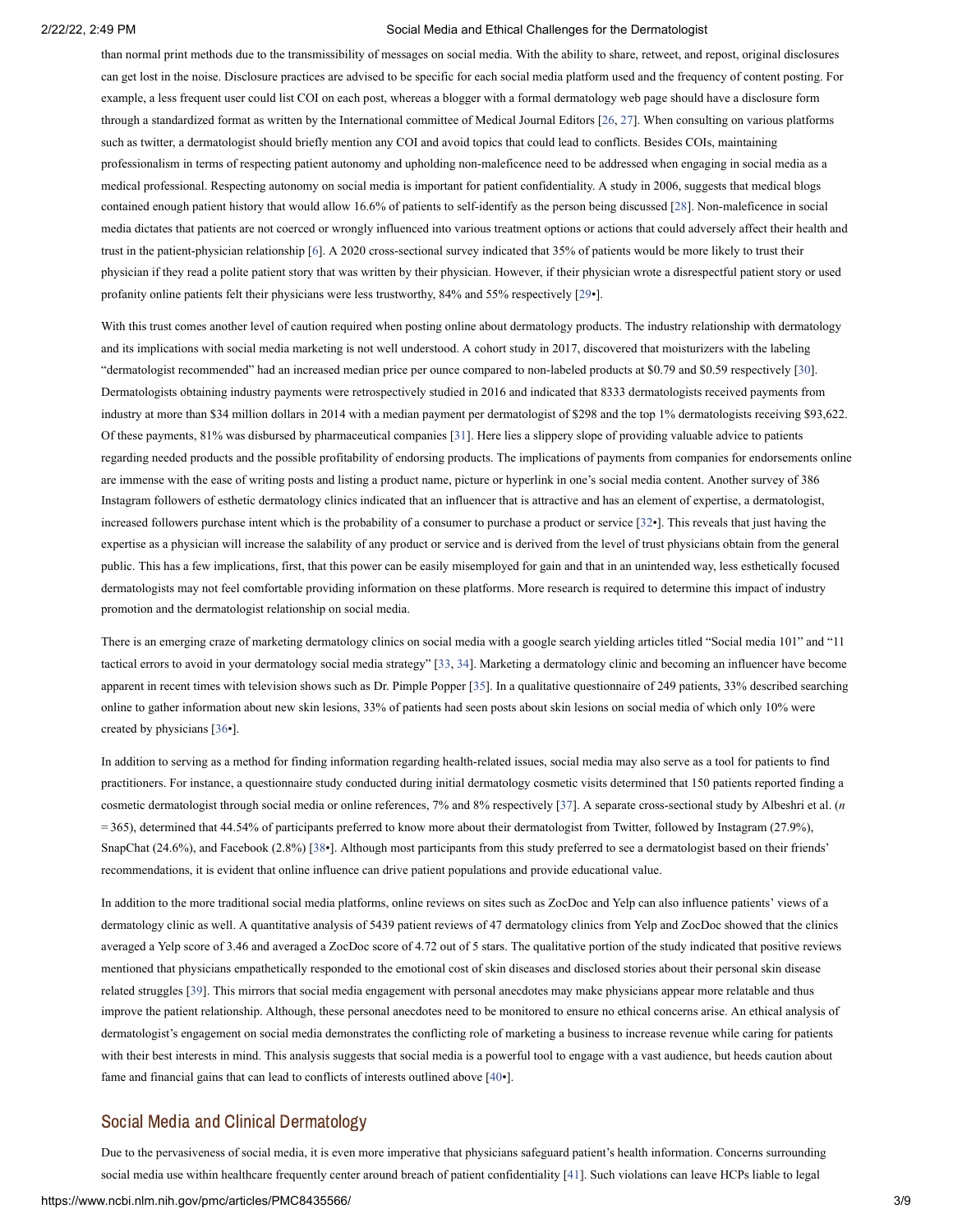ramifications under the Health Insurance Portability and Accountability Act (HIPAA) and state privacy laws [[42](#page-9-11)]. HIPAA's privacy laws govern the disclosure of patient health information that is collected by providers. Within social media, HIPAA privacy rules dictate that posted clinical vignettes must be de-identified of all personal information [\[43](#page-9-12)]. However, even with these established regulations and cognizant medical providers, there are still numerous violations of the HIPAA privacy rule within social media. In fact, one study examining content of medical blogs written by HCPs, showed that 17% of samples (271 in total) provided enough information for patients to identify themselves correctly [[42\]](#page-9-11). Dermatologists must be even more vigilant to protect patient information as many social media posts created by dermatologists involve images of the skin, making it easier to identify patients. Dermatologists should take care to remove any identifiable tattoos, birthmarks, or lesions from shared images [\[10](#page-7-9)]. Patient consent is highly recommended when creating patient-related posts on social media. However, it is typically left to the post creator to decide whether or not to seek consent from the patient prior to posting de-identified details online [\[44](#page-9-13)].

Social media represents a great opportunity for dermatologists to engage with their patients; however, it also presents the concern of maintaining patient-HCP boundaries. One study showed that patients will often extend friend requests to their providers on Facebook, but very few HCPs will accept these requests. Organizational policies and professional societies often advise physicians to limit online personal communication with patients [[43\]](#page-9-12). To this end, HCPs should become very familiar with privacy settings on their personal social media accounts to maintain professional interactions with their patients. Within dermatology specifically, many providers utilize social media to promote their medical practice or provide education to their community. One recent study showed that over 20% of patient participants knew their dermatologist from a social media platform [[38•](#page-9-7)]. However, according to HCP guidelines, dermatologists should consider creating multiple separate social media accounts for their private and professional use [\[43\]](#page-9-12).

Social media can give dermatologists access to provide education to the public, combat misinformation, and improve patient's understanding of dermatologic conditions. One study conducted within an outpatient dermatology clinic showed that patients depend on their physicians for information, but also 69% considered the internet a valuable source for medical information [[45\]](#page-9-14). Patients often use social media as a method of seeking advice on their dermatologic condition related to treatments, triggers, skin care and various presentations [[46](#page-9-15)]. Importantly, HCPs and dermatologists should take care to not provide definitive advice to patients through these websites and should consider social media as a point of entry to official dermatologic patient care.

### Legal Implications and Liability in Social Media

Dermatologists who employ social media may face multiple legal dilemmas. Laws and regulations on social media use are important in establishing clear guidelines for physicians and legal protection for patients. For instance, photographs are an essential part of dermatology, but the use of photographs has legal implications that need to be considered. Manso et al. discuss two principles of legal protection for patients with regard to medical photography: protection of the right to self-image and protection of personal information [[50•](#page-10-0)•]. To ensure complete transparency, dermatologists should ask patients for clear and informed consent to collect images of their skin and explicitly state the purpose of photography being solely for "diagnosis or follow-up care," especially since photographs taken are associated with medical documentation that can make a patient identifiable [\[50](#page-10-0)••]. Examples of dermatologists who were convicted for publishing photographs of patients were due to consent obtained for healthcare purposes but not for scientific publication [\[50](#page-10-0)••].

Ambiguous situations like this have prompted physicians in the USA to set clear standards to keep all physicians not only more accountable for their actions but also cognizant of their actions and their consequences. Within dermatology, the American Academy of Dermatology created a booklet of information on medical ethics that details principles that dermatologists need to practice and regulations that they need to follow [\[47\]](#page-9-16). It states that dermatologists should "respect the rights of their patients" and "safeguard patient privacy within the constraints of the law" [\[47](#page-9-16)]. These guidelines represent standardized specifications for dermatologists to follow and, if violated, may result in "disciplinary action pursuant to the procedures set forth in the Academy's Administrative Regulations" [[47\]](#page-9-16). Standardization is important because medical boards across different states can have different additional laws for patient privacy and data breach reporting and can discipline physicians for inappropriate uses of social media in ways such as "license restriction, suspension, or revocation" [\[48](#page-10-1)].

Dermatologists are also at risk of lawsuits when giving medical advice on public social media platforms. Especially with the rise of telehealth and online communication, dermatologists need to be careful not to overstep boundaries and share personalized responses online that may hint at a patient-HCP relationship [[42\]](#page-9-11). Instead, dermatologists can legally respond to medical inquiries by informing the inquirer that they cannot answer questions online, providing the inquirer their professional contact information in order to schedule an appointment to discuss further, and sharing the contact for emergency services if the inquirer is unable to make an appointment [[42\]](#page-9-11). Although some state laws, like in Hawaii, do not require a pre-existing patient-HCP relationship for email or electronic consultations, the American College of Physicians (ACP) and the Federation of State Medical Boards (FSMB) do not support this practice [\[48](#page-10-1)]. The HCP should also be transparent and provide a thorough explanation about the potential risks of online communication and the handling of emergencies [[42](#page-9-11)]. Any information regarding these interactions should be documented in the patient's medical chart as evidence that medical advice was given in a lawful, professional manner [\[42](#page-9-11)].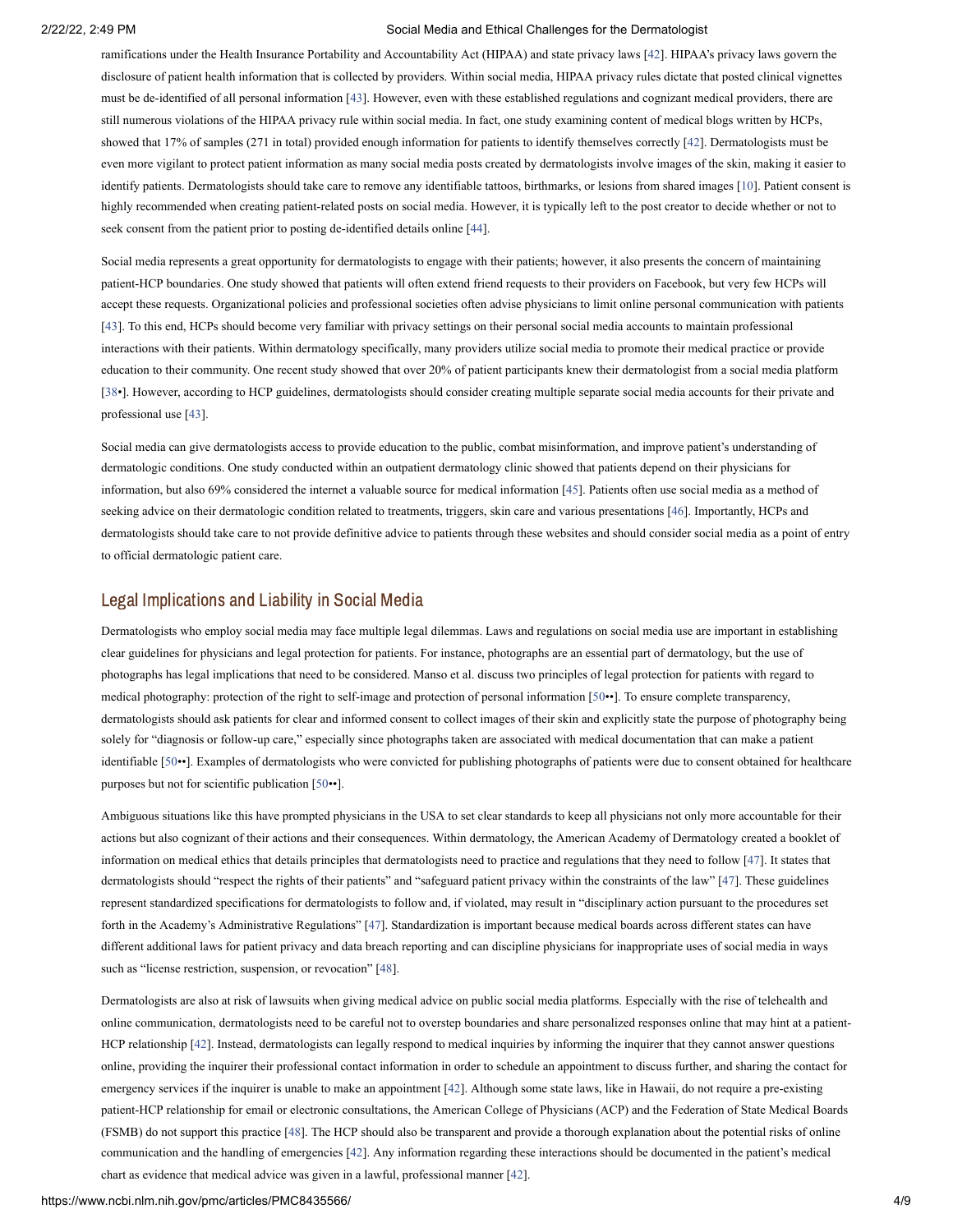### Recommendations for Social Media Use in Dermatology

The American Medical Association (AMA) supports the use of social media as it helps physicians communicate with peers, patients, and disseminate information. However, they recognize the dangers that can be associated with the use of social media and have put forth a set of guidelines for physicians to utilize moving forward. The AMA recommends that physicians in general should be aware of the standards of patient privacy and confidentiality when using online platforms, utilize privacy settings to protect personal information, maintain appropriate boundaries of the patientphysician relationship, consider separating personal and professional content online, confront or report unprofessional colleges, and lastly, physicians should recognize that an online presence may negatively impact their reputations among patients, and colleagues, and may have a negative impact on their career [[49\]](#page-10-2). HCPs should be aware of these risks when deciding whether or not to have an online presence affiliated with their professional life, and should consider the ramifications associated with this risk. [Table](https://www.ncbi.nlm.nih.gov/pmc/articles/PMC8435566/table/Tab1/?report=objectonly) 1 consolidates the American Medical Association's recommendations for social media use.

| Table 1                                                                             |  |
|-------------------------------------------------------------------------------------|--|
| The American Medical Association's recommendations for social me-                   |  |
|                                                                                     |  |
| · Physicians should be cognizant of patient confidentiality and refrain from posti- |  |
| · Use privacy settings to safeguard personal information on social networking cit   |  |
| · Maintain appropriate boundaries of the patient-obvoician relationship in accord-  |  |
| · Consider separating personal and professional content online                      |  |
| · Recognize that content shared online may have negative impacts on reputation      |  |

[Table](https://www.ncbi.nlm.nih.gov/pmc/articles/PMC8435566/table/Tab1/?report=objectonly) 1

The American Medical Association's recommendations for social media use

### **Conclusion**

The increasing prevalence of social media use among physicians, HCP, and patients has made access to health-related issues abundantly easier. It has changed the way medical care is delivered and has enhanced various aspects of healthcare, such as professional networking, patient care, and patient education. It offers a platform where physicians, other healthcare professionals, and patients can share insights, disseminate new information, and connect with each other. However, despite its fundamental value as a means of communication and dissemination of information, social media carries with it legal, ethical, and professional risks. As outlined throughout this paper, social media may be beneficial in promoting businesses, rapidly disseminating information, and networking with colleagues; however, it is not without risk. As more and more HCPs are using social media platforms, hospitals and medical residencies should consider implementing formal training for their employees in order to reduce the risks associated with Internet misuse.

### Compliance with Ethical Standards

Conflict of Interest

The authors have no conflicts of interest to declare.

Human and Animal Rights and Informed Consent

This article does not contain any studies with human or animal subjects performed by any of the authors.

### Footnotes

This article is part of the Topical Collection on Dermatology and its Use in Social Media

#### Publisher's Note

Springer Nature remains neutral with regard to jurisdictional claims in published maps and institutional affiliations.

### Article information

Curr Dermatol Rep. 2021 Sep 13 : 1–8. doi: [10.1007/s13671-021-00340-7](https://dx.doi.org/10.1007%2Fs13671-021-00340-7) [Epub ahead of print]

PMCID: PMC8435566 PMID: [34540357](https://www.ncbi.nlm.nih.gov/pubmed/34540357)

[Michelle](https://www.ncbi.nlm.nih.gov/pubmed/?term=Militello%20M%5BAuthor%5D&cauthor=true&cauthor_uid=34540357) Militello,<sup>1</sup> [Ronald](https://www.ncbi.nlm.nih.gov/pubmed/?term=Yang%20RA%5BAuthor%5D&cauthor=true&cauthor_uid=34540357) A. Yang,<sup>2</sup> Jaclyn B. [Anderson](https://www.ncbi.nlm.nih.gov/pubmed/?term=Anderson%20JB%5BAuthor%5D&cauthor=true&cauthor_uid=34540357),<sup>2</sup> [Mindy](https://www.ncbi.nlm.nih.gov/pubmed/?term=Szeto%20MD%5BAuthor%5D&cauthor=true&cauthor_uid=34540357) D. Szeto,<sup>2</sup> Colby L. [Presley](https://www.ncbi.nlm.nih.gov/pubmed/?term=Presley%20CL%5BAuthor%5D&cauthor=true&cauthor_uid=34540357),<sup>3</sup> and Melissa R. [Laughter](https://www.ncbi.nlm.nih.gov/pubmed/?term=Laughter%20MR%5BAuthor%5D&cauthor=true&cauthor_uid=34540357)<sup>02</sup>

 $^{\rm 1}$ College of Osteopathic Medicine, Rocky Vista University, Parker, CO USA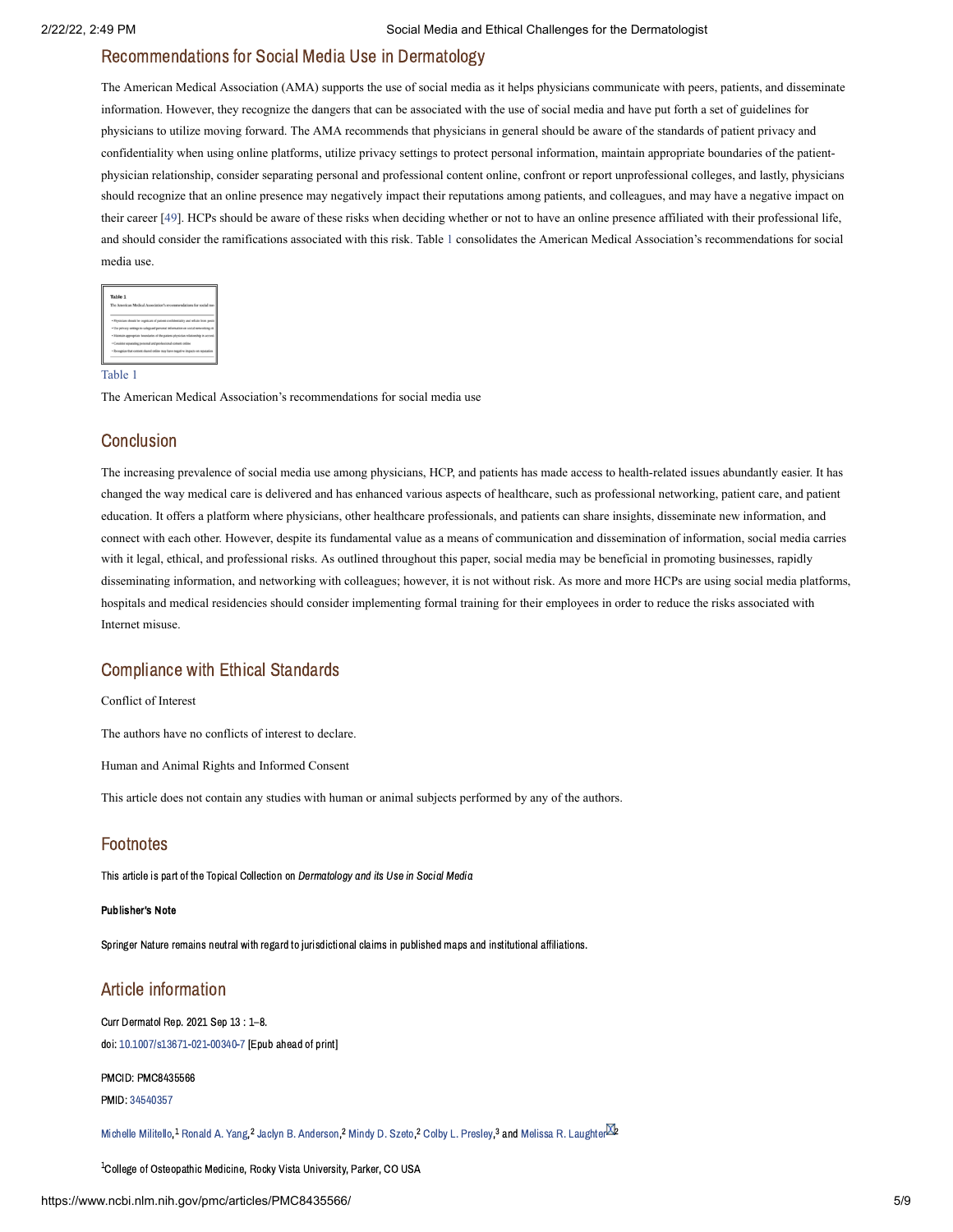<sup>2</sup>University of Colorado Denver School of Medicine, Aurora, CO USA

 $^3$ Division of Dermatology, Lehigh Valley Health Network, Allentown, PA USA

Melissa R. Laughter, Email: [melissa.laughter@ucdenver.edu.](mailto:dev@null)

**X**Corresponding author.

Accepted 2021 Jul 6.

[Copyright](https://www.ncbi.nlm.nih.gov/pmc/about/copyright/) © The Author(s), under exclusive licence to Springer Science+Business Media, LLC, part of Springer Nature 2021

This article is made available via the PMC Open Access Subset for unrestricted research re-use and secondary analysis in any form or by any means with acknowledgement of the original source. These permissions are granted for the duration of the World Health Organization (WHO) declaration of COVID-19 as a global pandemic.

### References

### Papers of particular interest, published recently, have been highlighted as: • Of importance •• Of major importance

<span id="page-7-0"></span>1.•. Askitopoulou H, Vgontzas AN. The relevance of the Hippocratic Oath to the ethical and moral values of contemporary medicine. Part I: the Hippocratic Oath from antiquity to modern times. Eur Spine J Off Publ Eur Spine Soc Eur Spinal Deform Soc Eur Sect Cerv Spine Res Soc. 2018;27(7):1481–90. 10.1007/s00586-017-5348-4. (**This article provides an in-depth exploration of the ethical and moral principles surrounding the Hippocratic Oath and applies them to modern times, comparing to and contrasting from its application in ancient times.**) [[PubMed\]](https://www.ncbi.nlm.nih.gov/pubmed/29080001)

<span id="page-7-1"></span>2. Windsor JS, Rodway GW, Middleton PM, McCarthy S. Digital photography. Postgrad Med J. 2006;82(972):688–692. doi: 10.1136/pgmj.2006.044990. [\[PMC free article\]](https://www.ncbi.nlm.nih.gov/pmc/articles/PMC2653915/?report=reader) [\[PubMed\]](https://www.ncbi.nlm.nih.gov/pubmed/17068281) [\[CrossRef](https://dx.doi.org/10.1136%2Fpgmj.2006.044990)] [[Google Scholar](https://scholar.google.com/scholar_lookup?journal=Postgrad+Med+J&title=Digital+photography&author=JS+Windsor&author=GW+Rodway&author=PM+Middleton&author=S+McCarthy&volume=82&issue=972&publication_year=2006&pages=688-692&pmid=17068281&doi=10.1136/pgmj.2006.044990&)]

<span id="page-7-2"></span>3.•. Pulsipher KJ, Presley CL, Rundle CW, Rietcheck HR, Militello M, Dellavalle RP. Teledermatology application use in the COVID-19 era. Dermatol Online J. 2020;26(12).(**This commentary discusses teledermatology's importance in the COVID-19 period and how teledermatology can be used after the pandemic. It specifically notes teledermatology's application in increasing healthcare access to previously underserved communities.**)

<span id="page-7-3"></span>4.••. Kazemi T, Lee KC, Bercovitch L. Just a quick pic: ethics of medical photography. J Am Acad Dermatol. 2019;80(4):1172–74. 10.1016/j.jaad.2018.01.006. (**This article provides an in-depth analysis of the issues that arise with clinical photography, providing physicians helpful advice in how to properly handle photos in their practice.**)

<span id="page-7-4"></span>5. Feit NE, Dusza SW, Marghoob AA. Melanomas detected with the aid of total cutaneous photography. Br J Dermatol. 2004;150(4):706–714. doi: 10.1111/j.0007-0963.2004.05892.x. [[PubMed\]](https://www.ncbi.nlm.nih.gov/pubmed/15099367) [\[CrossRef](https://dx.doi.org/10.1111%2Fj.0007-0963.2004.05892.x)] [\[Google Scholar\]](https://scholar.google.com/scholar_lookup?journal=Br+J+Dermatol&title=Melanomas+detected+with+the+aid+of+total+cutaneous+photography&author=NE+Feit&author=SW+Dusza&author=AA+Marghoob&volume=150&issue=4&publication_year=2004&pages=706-714&pmid=15099367&doi=10.1111/j.0007-0963.2004.05892.x&)

<span id="page-7-5"></span>6. Pew Research Center: Internet Science & Tech. Demographics of social media users and adoption in the United States. 2021. [https://www.pewresearch.org/internet/fact-sheet/social-media/.](https://www.pewresearch.org/internet/fact-sheet/social-media/) Accessed 8 May 2021.

<span id="page-7-6"></span>7. Denecke K, Bamidis P, Bond C, et al. Ethical issues of social media usage in healthcare. Yearb Med Inform. 2015;10(1):137–147. doi: 10.15265/IY-2015-001. [\[PMC free article\]](https://www.ncbi.nlm.nih.gov/pmc/articles/PMC4587037/?report=reader) [\[PubMed\]](https://www.ncbi.nlm.nih.gov/pubmed/26293861) [\[CrossRef](https://dx.doi.org/10.15265%2FIY-2015-001)] [[Google Scholar](https://scholar.google.com/scholar_lookup?journal=Yearb+Med+Inform&title=Ethical+issues+of+social+media+usage+in+healthcare&author=K+Denecke&author=P+Bamidis&author=C+Bond&volume=10&issue=1&publication_year=2015&pages=137-147&pmid=26293861&doi=10.15265/IY-2015-001&)]

<span id="page-7-7"></span>8. George DR, Rovniak LS, Kraschnewski JL. Dangers and opportunities for social media in medicine. Clin Obstet Gynecol. 2013;56(3):453–462. doi: 10.1097/GRF.0b013e318297dc38. [\[PMC free article](https://www.ncbi.nlm.nih.gov/pmc/articles/PMC3863578/?report=reader)] [\[PubMed](https://www.ncbi.nlm.nih.gov/pubmed/23903375)] [[CrossRef\]](https://dx.doi.org/10.1097%2FGRF.0b013e318297dc38) [\[Google Scholar](https://scholar.google.com/scholar_lookup?journal=Clin+Obstet+Gynecol&title=Dangers+and+opportunities+for+social+media+in+medicine&author=DR+George&author=LS+Rovniak&author=JL+Kraschnewski&volume=56&issue=3&publication_year=2013&pages=453-462&pmid=23903375&doi=10.1097/GRF.0b013e318297dc38&)]

<span id="page-7-8"></span>9. Surani Z, Hirani R, Elias A, et al. Social media usage among health care providers. BMC Res Notes. 2017;10(1):654. doi: 10.1186/s13104-017-2993-y. [\[PMC free article\]](https://www.ncbi.nlm.nih.gov/pmc/articles/PMC5708107/?report=reader) [\[PubMed\]](https://www.ncbi.nlm.nih.gov/pubmed/29187244) [\[CrossRef](https://dx.doi.org/10.1186%2Fs13104-017-2993-y)] [[Google Scholar](https://scholar.google.com/scholar_lookup?journal=BMC+Res+Notes&title=Social+media+usage+among+health+care+providers&author=Z+Surani&author=R+Hirani&author=A+Elias&volume=10&issue=1&publication_year=2017&pages=654&pmid=29187244&doi=10.1186/s13104-017-2993-y&)]

<span id="page-7-9"></span>10. Orenstein LAV, Benabio J, Stoff BK. E-professionalism at the dermatology office: new challenges to confidentiality in the era of social networking. J Am Acad Dermatol. 2013;68(6):1030–1033. doi: 10.1016/j.jaad.2012.12.962. [[PubMed\]](https://www.ncbi.nlm.nih.gov/pubmed/23680194) [\[CrossRef\]](https://dx.doi.org/10.1016%2Fj.jaad.2012.12.962) [[Google Scholar\]](https://scholar.google.com/scholar_lookup?journal=J+Am+Acad+Dermatol&title=E-professionalism+at+the+dermatology+office:+new+challenges+to+confidentiality+in+the+era+of+social+networking&author=LAV+Orenstein&author=J+Benabio&author=BK+Stoff&volume=68&issue=6&publication_year=2013&pages=1030-1033&pmid=23680194&doi=10.1016/j.jaad.2012.12.962&)

<span id="page-7-10"></span>11.••. Chan TM, Stukus D, Leppink J, et al. Social media and the 21st-century scholar: how you can harness social media to amplify your career. J Am Coll Radiol JACR. 2018;15(1 Pt B):142–8. 10.1016/j.jacr.2017.09.025. (**This article provides a concise and easily understandable step-by-step guide on how physicians and other professionals can successfully use social media.**)

<span id="page-7-11"></span>12.•. Chan TM, Dzara K, Dimeo SP, Bhalerao A, Maggio LA. Social media in knowledge translation and education for physicians and trainees: a scoping review. Perspect Med Educ. 2020;9(1):20–30. 10.1007/s40037-019-00542-7. (**This article provides a comprehensive documentation of the progression of social media and its impact in changing how medical educators use social media to educate physicians and other healthcare professionals.**)

<span id="page-7-12"></span>13. Pew Research Center: Internet, Science & Tech. Social media in context. 2011. [https://www.pewresearch.org/internet/2011/05/12/social-media-in-context/.](https://www.pewresearch.org/internet/2011/05/12/social-media-in-context/) Accessed 8 May 2021.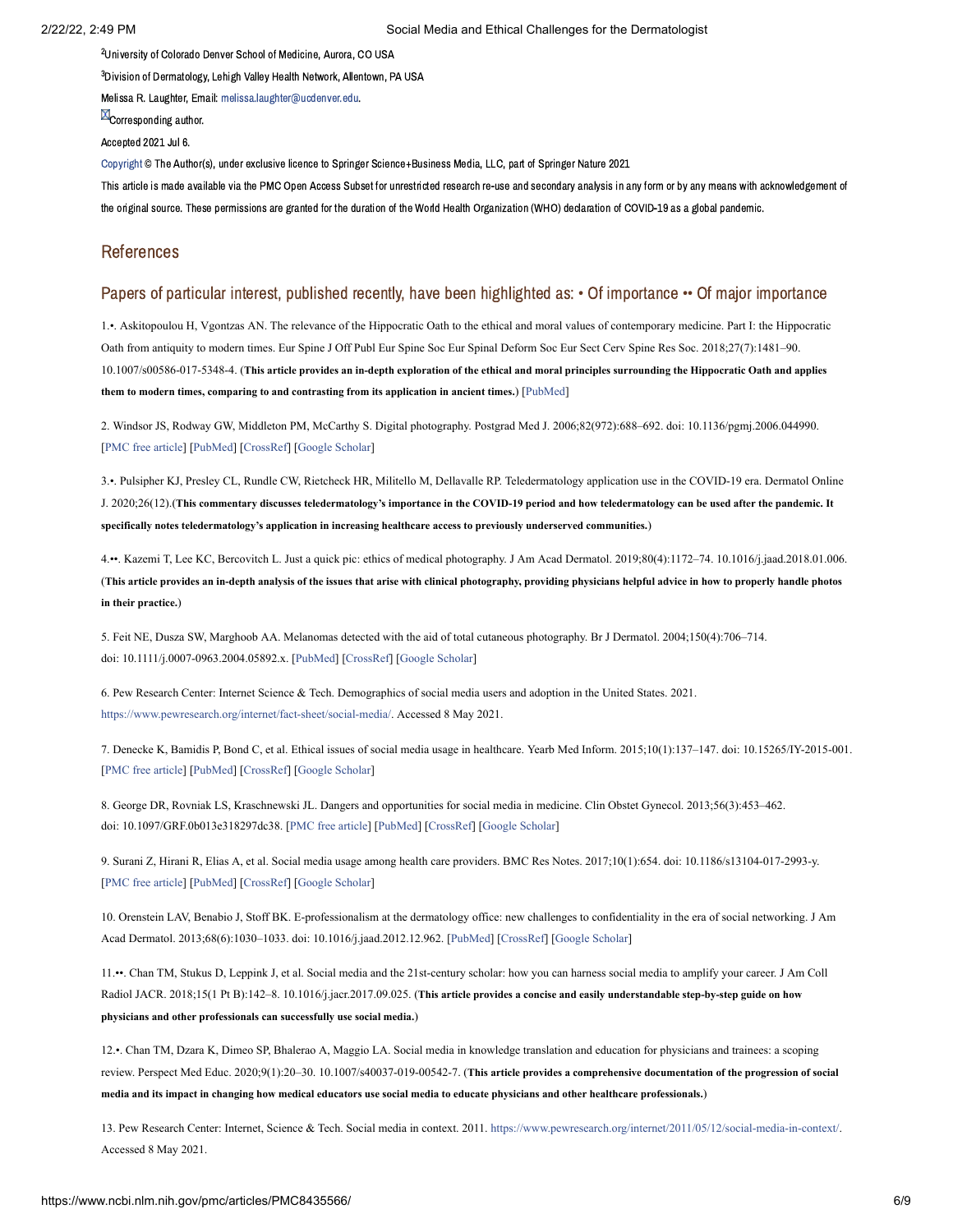<span id="page-8-0"></span>14.•. Chen JY, Gardner JM, Chen SC, McMichael JR. Instagram for dermatology education. J Am Acad Dermatol. 2020;83(4):1175–76.

10.1016/j.jaad.2020.02.001. (**This study provides an important reminder that, despite its cons, social media provides a large group of people high accessibility to information. It also highlights the benefits of social media in dermatologic education.**)

<span id="page-8-1"></span>15.••. Vosoughi S, Roy D, Aral S. The spread of true and false news online. Science. 2018;359(6380):1146–51. 10.1126/science.aap9559. (**This study attempts to explore the dissemination of misleading information and possible reasons for its occurrence. It provides helpful models, figures, and explanations in describing the phenomenon.**)

<span id="page-8-2"></span>16. Boyers LN, Quest T, Karimkhani C, Connett J, Dellavalle RP. Dermatology on YouTube. Dermatol Online J. 2014;20(6). [\[PubMed\]](https://www.ncbi.nlm.nih.gov/pubmed/24945641)

<span id="page-8-3"></span>17. Buntinx-Krieg T, Caravaglio J, Domozych R, Dellavalle RP. Dermatology on Reddit: elucidating trends in dermatologic communications on the world wide web. Dermatol Online J. 2017;23(7). [[PubMed](https://www.ncbi.nlm.nih.gov/pubmed/29469693)]

<span id="page-8-4"></span>18.•. Iglesias‐Puzas Á, Conde‐Taboada A, Aranegui‐Arteaga B, López‐Bran E. "Fake news" in dermatology. Results from an observational, cross-sectional study. Int J Dermatol. 2021;60(3):358–62. 10.1111/ijd.15254. (**This article reemphasizes the need to regulate content that is shared on social networks, specifically by discrediting inaccurate information and supporting evidence-based dermatology information.**)

<span id="page-8-5"></span>19.••. Mueller SM, Jungo P, Cajacob L, Schwegler S, Itin P, Brandt O. The absence of evidence is evidence of non-sense: cross-sectional study on the quality of psoriasis-related videos on YouTube and their reception by health seekers. J Med Internet Res. 2019;21(1). 10.2196/11935. (**This study reveals the overrepresentation of subjective and unscientific material on social media platforms such as YouTube and urges professional dermatological organizations to improve the quality of psoriasis information online.**) [[PMC free article\]](https://www.ncbi.nlm.nih.gov/pmc/articles/PMC6357908/?report=reader) [[PubMed](https://www.ncbi.nlm.nih.gov/pubmed/30664460)]

<span id="page-8-6"></span>20. Alikhan A, Sivamani RK, Mutizwa MM, Aldabagh B. Advice for medical students interested in dermatology: perspectives from fourth year students who matched. Dermatol Online J. 2009;15(7):4. [\[PubMed](https://www.ncbi.nlm.nih.gov/pubmed/19903432)] [[Google Scholar\]](https://scholar.google.com/scholar_lookup?journal=Dermatol+Online+J&title=Advice+for+medical+students+interested+in+dermatology:+perspectives+from+fourth+year+students+who+matched&author=A+Alikhan&author=RK+Sivamani&author=MM+Mutizwa&author=B+Aldabagh&volume=15&issue=7&publication_year=2009&pages=4&pmid=19903432&)

<span id="page-8-7"></span>21.••. Fernandez JM, Behbahani S, Marsch AF. A guide for medical students and trainees to find virtual mentorship in the COVID era and beyond. J Am Acad Dermatol. 2021;84(5):e245–8. 10.1016/j.jaad.2020.12.075. (**This guide provides a concise and detailed chart of mentorship opportunities in dermatology in 2020. It discusses the importance of virtual mentorship, despite perceived cons such as limitations in developing a strong mentorship relationship during a limited period of time.**)

<span id="page-8-8"></span>22.•. Bhatnagar V, Diaz S, Bucur PA. The need for more mentorship in medical school. Cureus. 2020;12(5). 10.7759/cureus.7984. (**This article highlights the lack of adequate mentorship for students who are pursuing non-primary care specialties and women in medicine. It makes an important note about the benefits of having mentorship in improving career prospects.**)

<span id="page-8-9"></span>23.•. Schwartzman G, Qureshi A, Friedman AJ. Utilization of Instagram by dermatology residency programs in the era of COVID-19. J Am Acad Dermatol. 2021;85(1):204–6. 10.1016/j.jaad.2021.03.078. (**This study found an increase in the number of dermatology residency program Instagram accounts in recent years and discusses its impact in current networking and its relation to the COVID-19 pandemic.**)

<span id="page-8-10"></span>24. Shore R, Halsey J, Shah K, Crigger B-J, Douglas SP, AMA Council on Ethical and Judicial Affairs (CEJA). Report of the AMA Council on Ethical and Judicial Affairs: professionalism in the use of social media. J Clin Ethics. 2011;22(2):165–72. [[PubMed](https://www.ncbi.nlm.nih.gov/pubmed/21837888)]

<span id="page-8-11"></span>25.•. McCarthy CP, DeCamp M, McEvoy JW. Social media and physician conflict of interest. Am J Med. 2018;131(8):859–60. 10.1016/j.amjmed.2018.02.011. (**This commentary provides noteworthy solutions to the tricky challenges of disclosing conflicts of interest on social media.**)

<span id="page-8-12"></span>26. Decamp M. Physicians social media and conflict of interest. J Gen Intern Med. 2013;28(2):299–303. doi: 10.1007/s11606-012-2251-x. [[PMC free article](https://www.ncbi.nlm.nih.gov/pmc/articles/PMC3614128/?report=reader)] [\[PubMed\]](https://www.ncbi.nlm.nih.gov/pubmed/23129160) [[CrossRef\]](https://dx.doi.org/10.1007%2Fs11606-012-2251-x) [[Google Scholar](https://scholar.google.com/scholar_lookup?journal=J+Gen+Intern+Med&title=Physicians+social+media+and+conflict+of+interest&author=M+Decamp&volume=28&issue=2&publication_year=2013&pages=299-303&pmid=23129160&doi=10.1007/s11606-012-2251-x&)]

<span id="page-8-13"></span>27. ICMJE. Disclosure of Interest. 2021. [http://www.icmje.org/disclosure-of-interest/.](http://www.icmje.org/disclosure-of-interest/) Accessed 9 May 2021.

<span id="page-8-14"></span>28. Lagu T, Kaufman EJ, Asch DA, Armstrong K. Content of weblogs written by health professionals. J Gen Intern Med. 2008;23(10):1642. doi: 10.1007/s11606-008-0726-6. [\[PMC free article](https://www.ncbi.nlm.nih.gov/pmc/articles/PMC2533366/?report=reader)] [[PubMed](https://www.ncbi.nlm.nih.gov/pubmed/18649110)] [\[CrossRef](https://dx.doi.org/10.1007%2Fs11606-008-0726-6)] [\[Google Scholar\]](https://scholar.google.com/scholar_lookup?journal=J+Gen+Intern+Med&title=Content+of+weblogs+written+by+health+professionals&author=T+Lagu&author=EJ+Kaufman&author=DA+Asch&author=K+Armstrong&volume=23&issue=10&publication_year=2008&pages=1642&pmid=18649110&doi=10.1007/s11606-008-0726-6&)

<span id="page-8-15"></span>29.•. Fatollahi JJ, Colbert JA, Agarwal P, et al. The impact of physician social media behavior on patient trust. AJOB Empir Bioeth. 2020;11(2):77–82. 10.1080/23294515.2019.1678533. (**This article discusses the importance in physicians being cognizant of their online presence in order to best educate and guide patients.**)

<span id="page-8-16"></span>30. Xu S, Kwa M, Lohman ME, Evers-Meltzer R, Silverberg JI. Consumer preferences, product characteristics, and potentially allergenic ingredients in bestselling moisturizers. JAMA Dermatol. 2017;153(11):1099–1105. doi: 10.1001/jamadermatol.2017.3046. [\[PMC free article](https://www.ncbi.nlm.nih.gov/pmc/articles/PMC5710429/?report=reader)] [[PubMed\]](https://www.ncbi.nlm.nih.gov/pubmed/28877310) [\[CrossRef](https://dx.doi.org/10.1001%2Fjamadermatol.2017.3046)] [\[Google Scholar](https://scholar.google.com/scholar_lookup?journal=JAMA+Dermatol&title=Consumer+preferences,+product+characteristics,+and+potentially+allergenic+ingredients+in+best-selling+moisturizers&author=S+Xu&author=M+Kwa&author=ME+Lohman&author=R+Evers-Meltzer&author=JI+Silverberg&volume=153&issue=11&publication_year=2017&pages=1099-1105&pmid=28877310&doi=10.1001/jamadermatol.2017.3046&)]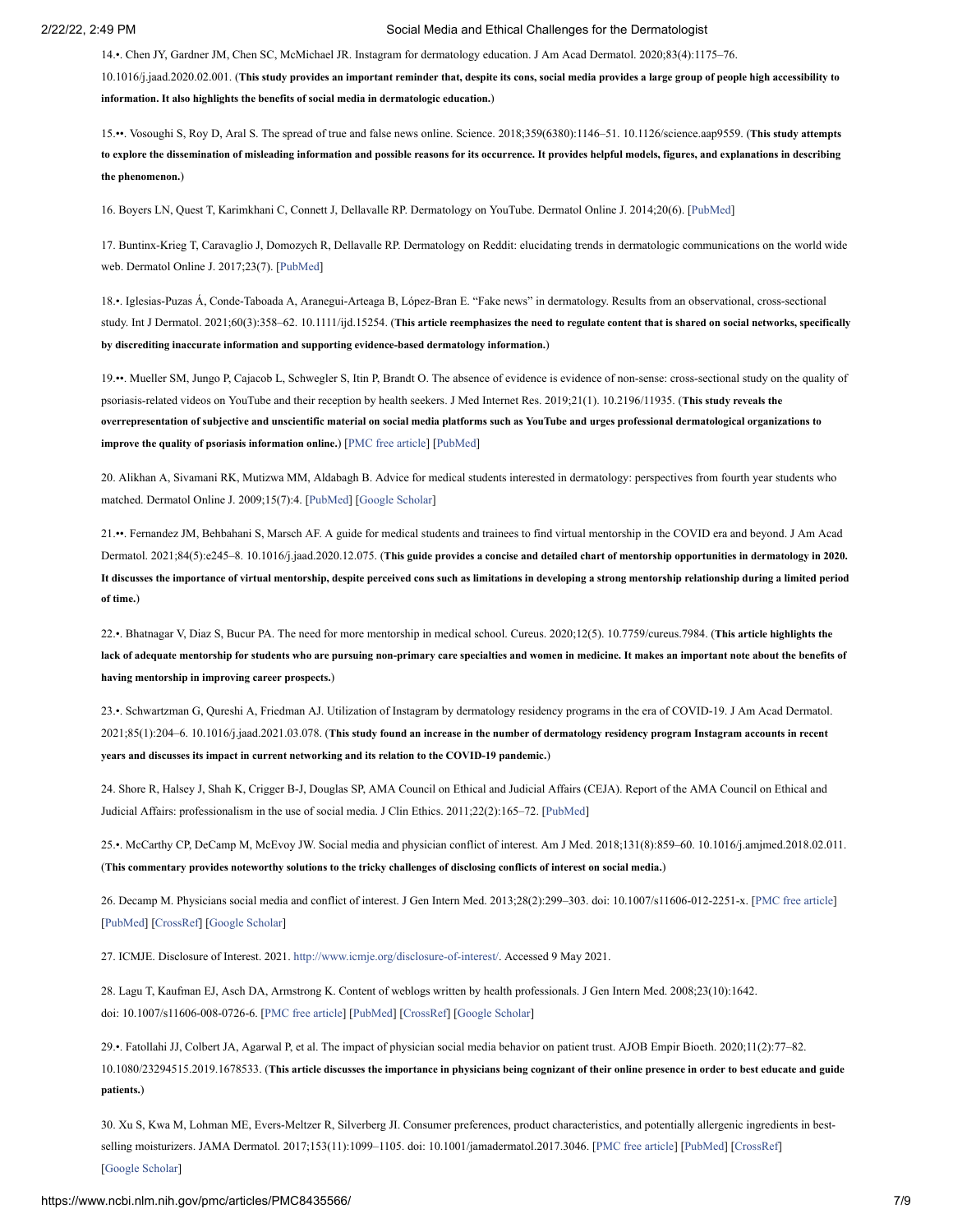<span id="page-9-0"></span>31. Feng H, Wu P, Leger M. Exploring the industry-dermatologist financial relationship: insight from the open payment data. JAMA Dermatol. 2016;152(12):1307–1313. doi: 10.1001/jamadermatol.2016.3037. [[PubMed](https://www.ncbi.nlm.nih.gov/pubmed/27706478)] [[CrossRef\]](https://dx.doi.org/10.1001%2Fjamadermatol.2016.3037) [[Google Scholar\]](https://scholar.google.com/scholar_lookup?journal=JAMA+Dermatol&title=Exploring+the+industry-dermatologist+financial+relationship:+insight+from+the+open+payment+data&author=H+Feng&author=P+Wu&author=M+Leger&volume=152&issue=12&publication_year=2016&pages=1307-1313&pmid=27706478&doi=10.1001/jamadermatol.2016.3037&)

<span id="page-9-1"></span>32.•. AlFarraj O, Alalwan AA, Obeidat ZM, Baabdullah A, Aldmour R, Al-Haddad S. Examining the impact of influencers' credibility dimensions: attractiveness trustworthiness and expertise on the purchase intention in the aesthetic dermatology industry. Rev Int Bus Strategy. 2021. 10.1108/RIBS-07-2020- 0089. (**This study helped better clarify the current understanding of social media marketing and factors that improve customer engagement and perceived credibility of social media influencers in the dermatology media industry.**)

<span id="page-9-2"></span>[33. Practical Dermatology. 11 Tactical Errors to Avoid in Your Dermatology Social Media Strategy. 2015. https://practicaldermatology.com/articles/2015](https://practicaldermatology.com/articles/2015-dec/11-tactical-errors-to-avoid-in-your-dermatology-social-media-strategy?report=reader) dec/11-tactical-errors-to-avoid-in-your-dermatology-social-media-strategy. Accessed 9 May 2021.

<span id="page-9-3"></span>34. The Dermatologist. Social Media 101. 2011. [https://www.the-dermatologist.com/article/social-media-101.](https://www.the-dermatologist.com/article/social-media-101) Accessed 9 May 2021.

<span id="page-9-4"></span>35. Dr. Pimple Popper. Dr. Pimple Popper - Official Website. 2019. [https://drpimplepopper.com/.](https://drpimplepopper.com/) Accessed 9 May 2021.

<span id="page-9-5"></span>36.•. Guckian J, Jobling K, Oliphant T, Weatherhead S, Blasdale K. 'I saw it on Facebook!' assessing the influence of social media on patient presentation to a melanoma screening clinic. Clin Exp Dermatol. 2020;45(3):295–301. 10.1111/ced.14100. (**This article discusses the influence of social media in patients attending a melanoma screening clinic and notes an important finding that social media is not a major conscious driver for patients to attend a melanoma screening clinic, despite social media's prevalence in society.**)

<span id="page-9-6"></span>37. Ross NA, Todd Q, Saedi N. Patient seeking behaviors and online personas: social media's role in cosmetic dermatology. Dermatol Surg Off Publ Am Soc Dermatol Surg Al. 2015;41(2):269–276. doi: 10.1097/DSS.0000000000000267. [[PubMed](https://www.ncbi.nlm.nih.gov/pubmed/25654198)] [[CrossRef\]](https://dx.doi.org/10.1097%2FDSS.0000000000000267) [[Google Scholar\]](https://scholar.google.com/scholar_lookup?journal=Dermatol+Surg+Off+Publ+Am+Soc+Dermatol+Surg+Al&title=Patient+seeking+behaviors+and+online+personas:+social+media%E2%80%99s+role+in+cosmetic+dermatology&author=NA+Ross&author=Q+Todd&author=N+Saedi&volume=41&issue=2&publication_year=2015&pages=269-276&doi=10.1097/DSS.0000000000000267&)

<span id="page-9-7"></span>38.•. Albeshri M, Alharithy R, Altalhab S, Alluhayyan OB, Farhat AM. The influence of modern social media on dermatologist selection by patients. Cureus. 2020;12(12). 10.7759/cureus.11822. (**This study delves into the nuances of social media and how patients use it to research healthcare providers, specifically dermatologists. It finds that patients prefer Twitter for medical reasons, whereas patients prefer Instagram for cosmetic, visual reasons, an important distinction for dermatologists to keep in mind.**)

<span id="page-9-8"></span>39. Smith RJ, Lipoff JB. Evaluation of dermatology practice online reviews: lessons from qualitativ eanalysis. JAMA Dermatol. 2016;152(2):153–157. doi: 10.1001/jamadermatol.2015.3950. [\[PubMed\]](https://www.ncbi.nlm.nih.gov/pubmed/26606326) [[CrossRef](https://dx.doi.org/10.1001%2Fjamadermatol.2015.3950)] [\[Google Scholar](https://scholar.google.com/scholar_lookup?journal=JAMA+Dermatol&title=Evaluation+of+dermatology+practice+online+reviews:+lessons+from+qualitativ+eanalysis&author=RJ+Smith&author=JB+Lipoff&volume=152&issue=2&publication_year=2016&pages=153-157&pmid=26606326&doi=10.1001/jamadermatol.2015.3950&)]

<span id="page-9-9"></span>40.•. Zhou J, Bercovitch L. Instagram and the dermatologist: An ethical analysis. J Am Acad Dermatol. 2018;78(6):1226–8. 10.1016/j.jaad.2017.08.036. (**This analysis highlights and discusses an important conflict that dermatologists face: balancing personal financial gain with patient-centered care. Although monetary value can be prioritized, it should not be at the detriment of the patient.**)

<span id="page-9-10"></span>41. von Muhlen M, Ohno-Machado L. Reviewing social media use by clinicians. J Am Med Inform Assoc JAMIA. 2012;19(5):777–781. doi: 10.1136/amiajnl-2012-000990. [[PMC free article](https://www.ncbi.nlm.nih.gov/pmc/articles/PMC3422846/?report=reader)] [\[PubMed](https://www.ncbi.nlm.nih.gov/pubmed/22759618)] [[CrossRef](https://dx.doi.org/10.1136%2Famiajnl-2012-000990)] [\[Google Scholar](https://scholar.google.com/scholar_lookup?journal=J+Am+Med+Inform+Assoc+JAMIA&title=Reviewing+social+media+use+by+clinicians&author=M+von+Muhlen&author=L+Ohno-Machado&volume=19&issue=5&publication_year=2012&pages=777-781&pmid=22759618&doi=10.1136/amiajnl-2012-000990&)]

<span id="page-9-11"></span>42. Chretien KC, Kind T. Social media and clinical care: ethical, professional, and social implications. Circulation. 2013;127(13):1413–1421. doi: 10.1161/CIRCULATIONAHA.112.128017. [\[PubMed\]](https://www.ncbi.nlm.nih.gov/pubmed/23547180) [\[CrossRef\]](https://dx.doi.org/10.1161%2FCIRCULATIONAHA.112.128017) [[Google Scholar](https://scholar.google.com/scholar_lookup?journal=Circulation&title=Social+media+and+clinical+care:+ethical,+professional,+and+social+implications&author=KC+Chretien&author=T+Kind&volume=127&issue=13&publication_year=2013&pages=1413-1421&pmid=23547180&doi=10.1161/CIRCULATIONAHA.112.128017&)]

<span id="page-9-12"></span>43. Farnan JM, Snyder Sulmasy L, Worster BK, et al. Online medical professionalism: patient and public relationships: policy statement from the American College of Physicians and the Federation of State Medical Boards. Ann Intern Med. 2013;158(8):620–627. doi: 10.7326/0003-4819-158-8-201304160-00100. [\[PubMed\]](https://www.ncbi.nlm.nih.gov/pubmed/23579867) [[CrossRef\]](https://dx.doi.org/10.7326%2F0003-4819-158-8-201304160-00100) [[Google Scholar](https://scholar.google.com/scholar_lookup?journal=Ann+Intern+Med&title=Online+medical+professionalism:+patient+and+public+relationships:+policy+statement+from+the+American+College+of+Physicians+and+the+Federation+of+State+Medical+Boards&author=JM+Farnan&author=L+Snyder+Sulmasy&author=BK+Worster&volume=158&issue=8&publication_year=2013&pages=620-627&pmid=23579867&doi=10.7326/0003-4819-158-8-201304160-00100&)]

<span id="page-9-13"></span>44. Fogelson NS, Rubin ZA, Ault KA. Beyond likes and tweets: an in-depth look at the physician social media landscape. Clin Obstet Gynecol. 2013;56(3):495–508. doi: 10.1097/GRF.0b013e31829e7638. [[PubMed](https://www.ncbi.nlm.nih.gov/pubmed/23835911)] [[CrossRef\]](https://dx.doi.org/10.1097%2FGRF.0b013e31829e7638) [\[Google Scholar\]](https://scholar.google.com/scholar_lookup?journal=Clin+Obstet+Gynecol&title=Beyond+likes+and+tweets:+an+in-depth+look+at+the+physician+social+media+landscape&author=NS+Fogelson&author=ZA+Rubin&author=KA+Ault&volume=56&issue=3&publication_year=2013&pages=495-508&pmid=23835911&doi=10.1097/GRF.0b013e31829e7638&)

<span id="page-9-14"></span>45. AlGhamdi KM, Almohideb MA, Almohedeb MA, Almohedib MA. Internet use by dermatology outpatients to search for health information. Int J Dermatol. 2011;50(3):292–299. doi: 10.1111/j.1365-4632.2010.04705.x. [[PubMed](https://www.ncbi.nlm.nih.gov/pubmed/21342162)] [[CrossRef\]](https://dx.doi.org/10.1111%2Fj.1365-4632.2010.04705.x) [\[Google Scholar](https://scholar.google.com/scholar_lookup?journal=Int+J+Dermatol&title=Internet+use+by+dermatology+outpatients+to+search+for+health+information&author=KM+AlGhamdi&author=MA+Almohideb&author=MA+Almohedeb&author=MA+Almohedib&volume=50&issue=3&publication_year=2011&pages=292-299&pmid=21342162&doi=10.1111/j.1365-4632.2010.04705.x&)]

<span id="page-9-15"></span>46. Alinia H, Moradi Tuchayi S, Farhangian ME, et al. Rosacea patients seeking advice: qualitative analysis of patients' posts on a rosacea support forum. J Dermatol Treat. 2016;27(2):99–102. doi: 10.3109/09546634.2015.1133881. [\[PubMed](https://www.ncbi.nlm.nih.gov/pubmed/26815357)] [[CrossRef\]](https://dx.doi.org/10.3109%2F09546634.2015.1133881) [\[Google Scholar](https://scholar.google.com/scholar_lookup?journal=J+Dermatol+Treat&title=Rosacea+patients+seeking+advice:+qualitative+analysis+of+patients%E2%80%99+posts+on+a+rosacea+support+forum&author=H+Alinia&author=S+Moradi+Tuchayi&author=ME+Farhangian&volume=27&issue=2&publication_year=2016&pages=99-102&doi=10.3109/09546634.2015.1133881&)]

<span id="page-9-16"></span>47. Greenberg R, Fallon-Friedlander S, Lieblich L, McBurney E, Resneck J. Ethics in medical practice: with special reference to dermatology. Am Acad Dermatol. 2006. <https://server.aad.org/Forms/Policies/Uploads/AR/COE%20-%20Ethics%20in%20Medical%20Practice%20Booklet.pdf>?. Accessed 8 May 2020.